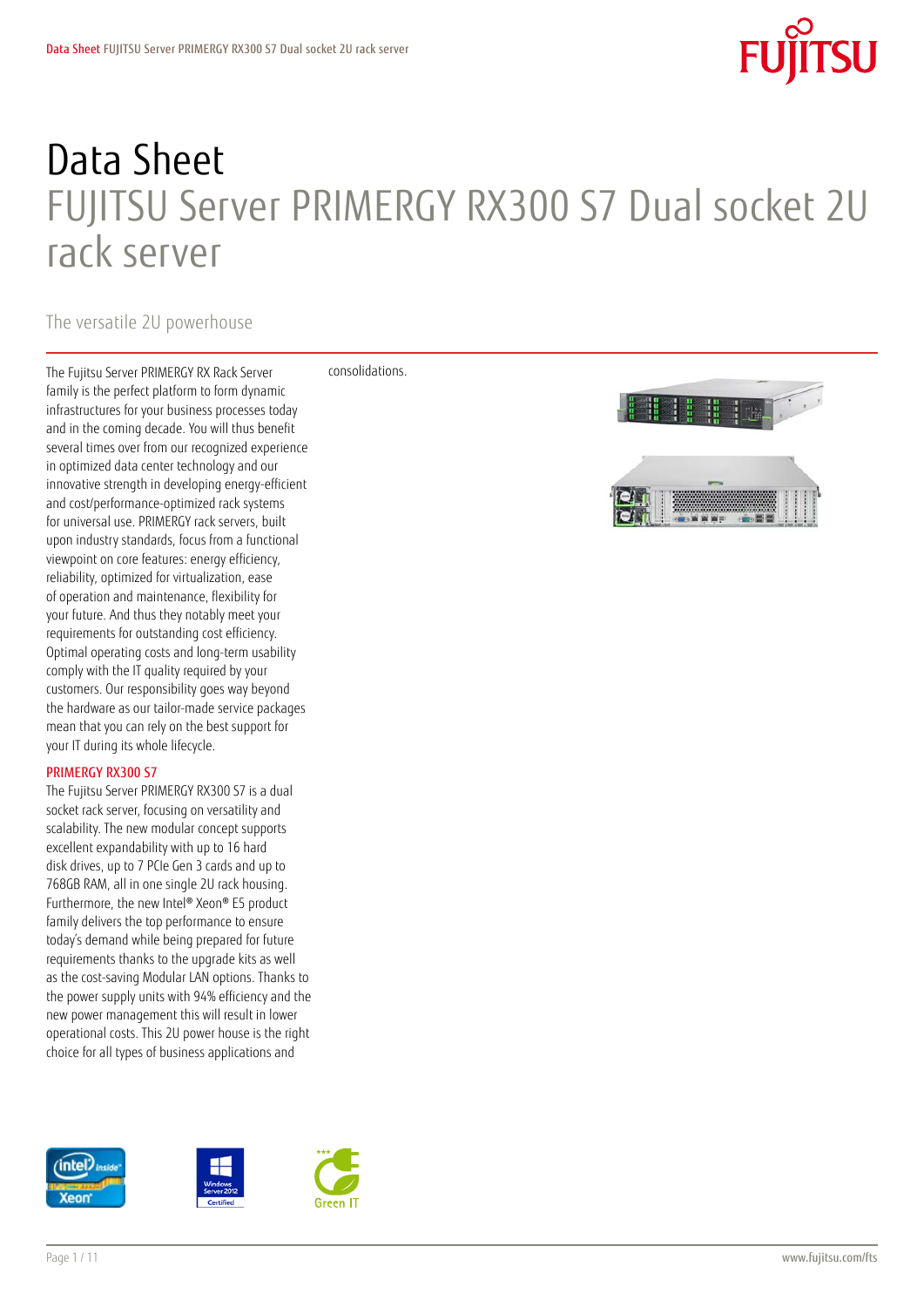### Features & Benefits

### **Main Features Benefits**

### Meet today's demand and be prepared for future requirements

■ Intel Xeon E5-2600 product family with up to 8 core processors and Turbo Boost 2.0

### Lifecycle investment protection

- Expanded scalability of up to 24 DIMMs with 768 GB memory, up to 16 hard disk drives and 7 PCIe slots Gen3
- New modular concept for the base unit as well as a choice for LAN controller, RAID controller and power supplies
- Upgrade kits for hard disk drives, backup devices as well as LTO drives

### Cost efficient operations

- Simplified power management with profiles for 'minimum power' and 'low-noise'
- 2 hot-plug PSU with 94% efficiency (80Plus platinum)
- **F**ujitsu ServerView Suite offers tools for installation and deployment, permanent status monitoring and control. A wide range of integration packs allow a seamless and easy integration in widelyused enterprise management systems
- **Increased performance of up to 80% compared to the previous** generation
- Optimized for business applications, cloud and virtualization
- **Maximum scalability to meet future demand**
- Individual and cost-saving configuration of the server according to the need of today with upgrade option to meet the demand of tomorrow
- Upgrade kits save budget as the system can be upgraded when the company grows and thus protect the investment
- Ability to protect the data by integrating LTO drives
- **Simplified and comprehensive power management that results with** the high efficient power supplies in significant savings
- **F**ujitsu ServerView Suite provides all the functions for fail-safe, flexible and automated 24x7 server operations and improves enduser productivity via intelligent and innovative system management solutions.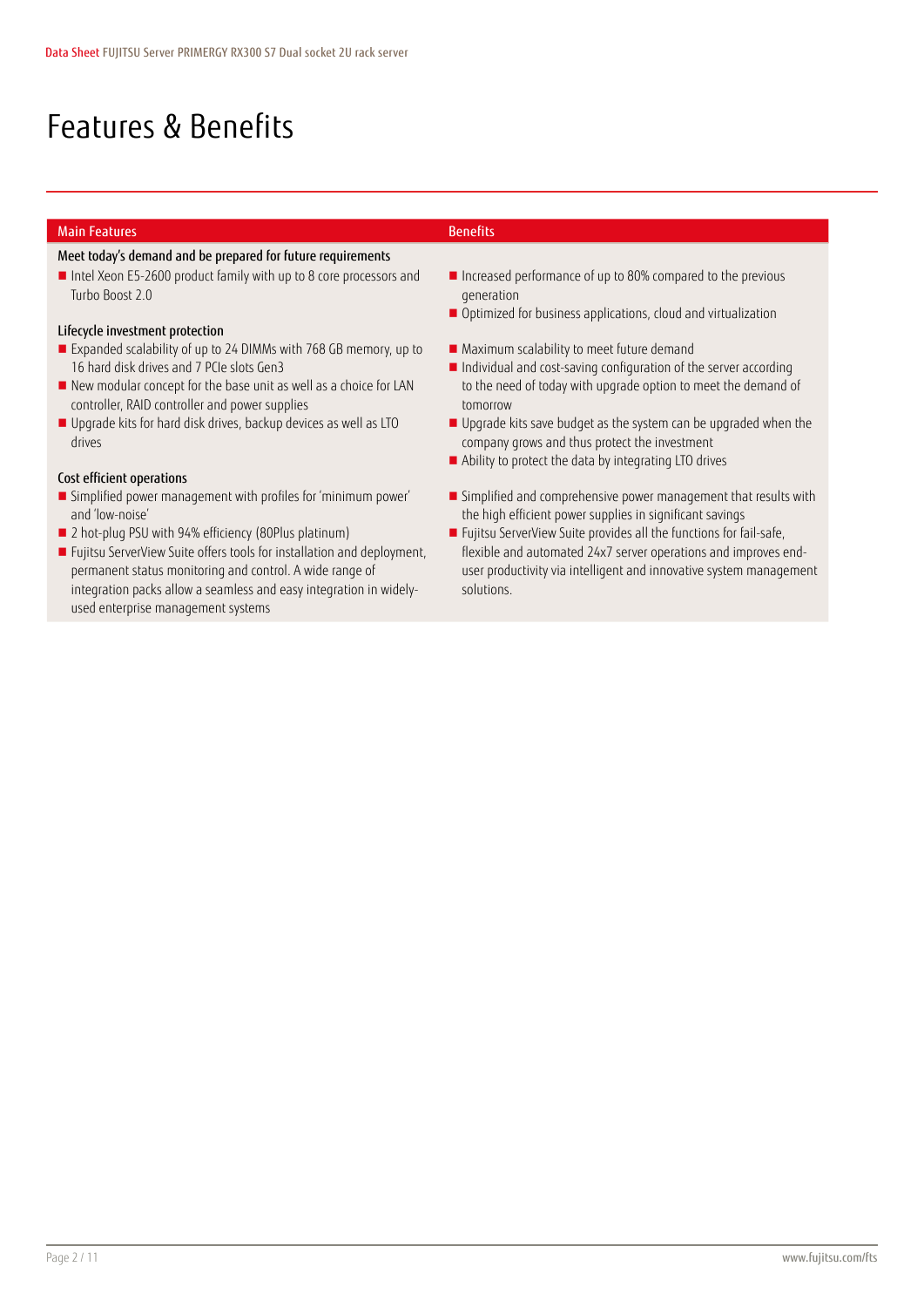### Technical details

| <b>PRIMERGY RX300 S7</b>      |                                                                     |                                                                                                          |
|-------------------------------|---------------------------------------------------------------------|----------------------------------------------------------------------------------------------------------|
| <b>Housing types</b>          | Rack                                                                | Rack                                                                                                     |
| Storage drive architecture    | 6x 3.5-inch SAS/SATA                                                | max. 16x 2.5-inch SAS/SATA                                                                               |
| Power supply                  | Hot-plug                                                            | Hot-plug                                                                                                 |
| <b>Mainboard</b>              |                                                                     |                                                                                                          |
| Mainboard type                | D2939                                                               |                                                                                                          |
| Chipset                       | Intel® C600 (Intel® Patsburg A)                                     |                                                                                                          |
| Processor quantity and type   | 1 - 2 x Intel® Xeon® processor E5-2600 product family               |                                                                                                          |
| Processor                     | Intel <sup>®</sup> Xeon <sup>®</sup> processor E5-2603              | (4C/4T, 1.80 GHz, TLC: 10 MB, Turbo: No, 6.4 GT/s, Mem bus: 1,066 MHz, 80 W)                             |
|                               | Intel® Xeon® processor E5-2609                                      | (4C/4T, 2.40 GHz, TLC: 10 MB, Turbo: No, 6.4 GT/s, Mem bus: 1,066 MHz, 80 W)                             |
|                               | Intel <sup>®</sup> Xeon <sup>®</sup> processor E5-2620              | (6C/12T, 2.00 GHz, TLC: 15 MB, Turbo: Yes, 7.2 GT/s, Mem bus: 1,333 MHz, 95 W)                           |
|                               | Intel <sup>®</sup> Xeon <sup>®</sup> processor E5-2630              | (6C/12T, 2.30 GHz, TLC: 15 MB, Turbo: Yes, 7.2 GT/s, Mem bus: 1,333 MHz, 95 W)                           |
|                               | Intel® Xeon® processor E5-2630L                                     | (6C/12T, 2.00 GHz, TLC: 15 MB, Turbo: Yes, 7.2 GT/s, Mem bus: 1,333 MHz, 60 W)                           |
|                               | Intel <sup>®</sup> Xeon <sup>®</sup> processor E5-2637              | (2C/4T, 3.00 GHz, TLC: 5 MB, Turbo: Yes, 8.0 GT/s, Mem bus: 1,600 MHz, 80 W)                             |
|                               | Intel <sup>®</sup> Xeon <sup>®</sup> processor E5-2640              | (6C/12T, 2.50 GHz, TLC: 15 MB, Turbo: Yes, 7.2 GT/s, Mem bus: 1,333 MHz, 95 W)                           |
|                               | Intel® Xeon® processor E5-2643                                      | (4C/8T, 3.30 GHz, TLC: 10 MB, Turbo: Yes, 8.0 GT/s, Mem bus: 1,600 MHz, 130 W)                           |
|                               | Intel <sup>®</sup> Xeon <sup>®</sup> processor E5-2650              | (8C/16T, 2.00 GHz, TLC: 20 MB, Turbo: Yes, 8.0 GT/s, Mem bus: 1,600 MHz, 95 W)                           |
|                               | Intel <sup>®</sup> Xeon <sup>®</sup> processor E5-2650L             | (8C/16T, 1.80 GHz, TLC: 20 MB, Turbo: Yes, 8.0 GT/s, Mem bus: 1,600 MHz, 70 W)                           |
|                               | Intel <sup>®</sup> Xeon <sup>®</sup> processor E5-2660              | (8C/16T, 2.20 GHz, TLC: 20 MB, Turbo: Yes, 8.0 GT/s, Mem bus: 1,600 MHz, 95 W)                           |
|                               | Intel <sup>®</sup> Xeon <sup>®</sup> processor E5-2665              | (8C/16T, 2.40 GHz, TLC: 20 MB, Turbo: Yes, 8.0 GT/s, Mem bus: 1,600 MHz, 115 W)                          |
|                               | Intel <sup>®</sup> Xeon <sup>®</sup> processor E5-2667              | (6C/12T, 2.90 GHz, TLC: 15 MB, Turbo: Yes, 8.0 GT/s, Mem bus: 1,600 MHz, 130 W)                          |
|                               | Intel <sup>®</sup> Xeon <sup>®</sup> processor E5-2670              | (8C/16T, 2.60 GHz, TLC: 20 MB, Turbo: Yes, 8.0 GT/s, Mem bus: 1,600 MHz, 115 W)                          |
|                               | Intel <sup>®</sup> Xeon <sup>®</sup> processor E5-2680              | (8C/16T, 2.70 GHz, TLC: 20 MB, Turbo: Yes, 8.0 GT/s, Mem bus: 1,600 MHz, 130 W)                          |
|                               | Intel® Xeon® processor E5-2687W                                     | (8C/16T, 3.10 GHz, TLC: 20 MB, Turbo: Yes, 8.0 GT/s, Mem bus: 1,600 MHz, 150 W, on project release only) |
|                               | Intel <sup>®</sup> Xeon <sup>®</sup> processor E5-2690              | (8C/16T, 2.90 GHz, TLC: 20 MB, Turbo: Yes, 8.0 GT/s, Mem bus: 1,600 MHz, 135 W)                          |
| <b>Memory slots</b>           | 24 (12 DIMMs per CPU, 4 channels with 3 slots per channel)          |                                                                                                          |
| Memory slot type              | DIMM (DDR3)                                                         |                                                                                                          |
| Memory capacity (min. - max.) | 2 GB - 768 GB                                                       |                                                                                                          |
| Memory protection             | Advanced ECC                                                        |                                                                                                          |
|                               | Memory Scrubbing<br>SDDC (Chipkill™)<br>Rank sparing memory support |                                                                                                          |
|                               | Memory Mirroring support                                            |                                                                                                          |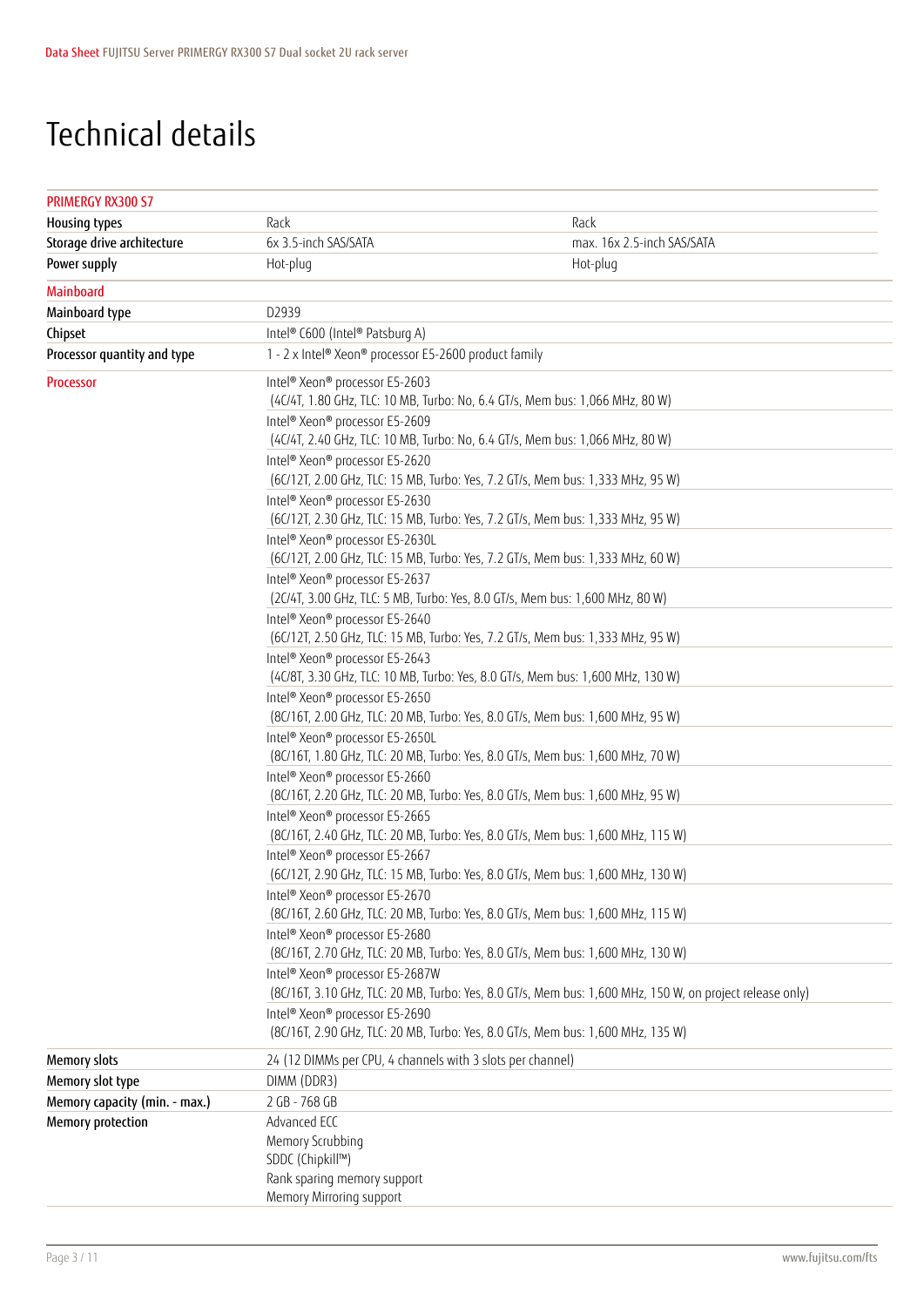| Memory notes                            | CPU with single or dual-rank RDIMM or single, dual-rank or quad-rank Load-Reduced (LR) DIMM.<br>Memory Mirroring with identical modules in both channel pairs of a bank (4 modules per bank), Rank sparing or<br>Performance Mode with identical modules in all four channels (4 modules per bank). | Max. 8 memory modules/CPU with UDIMM (low voltage or standard) OR quad-rank RDIMM; max. 12 memory modules/                  |
|-----------------------------------------|-----------------------------------------------------------------------------------------------------------------------------------------------------------------------------------------------------------------------------------------------------------------------------------------------------|-----------------------------------------------------------------------------------------------------------------------------|
| <b>Memory options</b>                   | 4 GB (1 module(s) 4 GB) DDR3 LV, registered, ECC, 1,333 MHz, PC3-10600, DIMM                                                                                                                                                                                                                        |                                                                                                                             |
|                                         | 4 GB (1 module(s) 4 GB) DDR3 LV, registered, ECC, 1,600 MHz, PC3-12800, DIMM                                                                                                                                                                                                                        |                                                                                                                             |
|                                         | 8 GB (1 module(s) 8 GB) DDR3 LV, registered, ECC, 1,333 MHz, PC3-10600, DIMM                                                                                                                                                                                                                        |                                                                                                                             |
|                                         | 8 GB (1 module(s) 8 GB) DDR3 LV, registered, ECC, 1,600 MHz, PC3-12800, DIMM                                                                                                                                                                                                                        |                                                                                                                             |
|                                         | 16 GB (1 module(s) 16 GB) DDR3 LR LV, registered, ECC, 1,333 MHz, PC3-10600, LRDIMM                                                                                                                                                                                                                 |                                                                                                                             |
|                                         | 16 GB (1 module(s) 16 GB) DDR3 LV, registered, ECC, 1,600 MHz, PC3-12800, DIMM                                                                                                                                                                                                                      |                                                                                                                             |
|                                         | 32 GB (1 module(s) 32 GB) DDR3 LR LV, registered, ECC, 1,333 MHz, PC3-10600, LRDIMM                                                                                                                                                                                                                 |                                                                                                                             |
| <b>Memory options</b>                   | 4 GB (1 module(s) 4 GB) DDR3 LV, unbuffered, ECC, 1,600 MHz, PC3-12800, DIMM                                                                                                                                                                                                                        |                                                                                                                             |
| <b>Interfaces</b>                       |                                                                                                                                                                                                                                                                                                     |                                                                                                                             |
| USB 2.0 ports                           | 10                                                                                                                                                                                                                                                                                                  |                                                                                                                             |
| Graphics (15-pin)                       | 2 x VGA (thereof 1x front optional)                                                                                                                                                                                                                                                                 |                                                                                                                             |
| Serial 1 (9-pin)                        | 1 x serial RS-232-C, usable for iRMC or system or shared                                                                                                                                                                                                                                            |                                                                                                                             |
| LAN / Ethernet                          |                                                                                                                                                                                                                                                                                                     | 2 x Gbit/s Ethernet (RJ45) with upgrade options for additional 2x1 Gbit/s (RJ45), 4x 1 Gbit/s (RJ45) or 2x 10 Gbit/s (SFP+) |
| Management LAN (RJ45)                   | 1 x dedicated management LAN port for iRMC S3 (10/100/1000 Mbit/s)                                                                                                                                                                                                                                  |                                                                                                                             |
|                                         | Management LAN traffic can be switched to shared onboard Gbit LAN port                                                                                                                                                                                                                              |                                                                                                                             |
|                                         | or optional Modular LAN 2x10 Gbit controller                                                                                                                                                                                                                                                        |                                                                                                                             |
|                                         | Front Service LAN port as option                                                                                                                                                                                                                                                                    |                                                                                                                             |
| <b>Onboard or integrated Controller</b> |                                                                                                                                                                                                                                                                                                     |                                                                                                                             |
| <b>RAID controller</b>                  |                                                                                                                                                                                                                                                                                                     | 4 port for internal 3G SATA and SAS (as upgrade option with SAS enabling key) for HDDs with RAID 0/1/10 or SAS LTO          |
|                                         | device (Intel C600)                                                                                                                                                                                                                                                                                 |                                                                                                                             |
|                                         | additional RAID controller options are described under Components RAID controller                                                                                                                                                                                                                   |                                                                                                                             |
| <b>SATA Controller</b>                  | Intel® C600, 1 x SATA channel for ODD                                                                                                                                                                                                                                                               |                                                                                                                             |
| <b>LAN Controller</b>                   | offers upgrade options for additional 2x1 Gbit/s, 4x 1 Gbit/s or 2x 10 Gbit/s.<br>PXE-Boot via LAN from PXE server, iSCSI boot (also diskless)                                                                                                                                                      | Intel® Ethernet Controller I350, 2 x 10/100/1000 Mbit/s Ethernet (I/O acceleration), Modular integrated on-board LAN        |
| Remote Management Controller            | Integrated Remote Management Controller (iRMC S3, 32 MB attached memory incl. graphics controller)<br>IPMI 2.0 compatible                                                                                                                                                                           |                                                                                                                             |
| <b>Trusted Platform Module (TPM)</b>    | Infineon / separate module; TCG V1.2 compliant (option)                                                                                                                                                                                                                                             |                                                                                                                             |
| <b>Slots</b>                            |                                                                                                                                                                                                                                                                                                     |                                                                                                                             |
| PCI-Express 3.0 x8                      | 5 x Low profile                                                                                                                                                                                                                                                                                     |                                                                                                                             |
| PCI-Express 3.0 x16                     | 2 x Low profile (2nd processor required)                                                                                                                                                                                                                                                            |                                                                                                                             |
| <b>Slot Notes</b>                       | One PCIe Gen3 x8 slot may be occupied with a Modular integrated on-board LAN controller if configured.<br>One PCIe Gen3 x8 slot may be occupied with a Modular RAID controller if configured.<br>two processors.                                                                                    | Important: 5 PCIe x8 slots are supported with the first processor. 7 PCIe slots (including 2 PCIe x16) are supported with   |
| <b>Drive bays</b>                       |                                                                                                                                                                                                                                                                                                     |                                                                                                                             |
| Storage drive bays                      | 2.5-inch base unit (max. $16 \times 2.5$ ) or 3.5-inch base unit (max. $6 \times 3.5$ )                                                                                                                                                                                                             |                                                                                                                             |
| Accessible drive bays                   | 1 x 5.25/0.5-inch for ODD                                                                                                                                                                                                                                                                           |                                                                                                                             |
|                                         | 1 x 5.25/1.6-inch for ODD or backup devices<br>1 x 5.25/0.5-inch for Local Service Display                                                                                                                                                                                                          |                                                                                                                             |
| Notes accessible drives                 | All possible options described in relevant system configurator.                                                                                                                                                                                                                                     |                                                                                                                             |
| Drive bays (Base unit specific)         |                                                                                                                                                                                                                                                                                                     |                                                                                                                             |
| Storage drive bays                      | 6 x 3.5-inch hot-plug SAS/SATA                                                                                                                                                                                                                                                                      | 2.5-inch expandable x 2.5-inch hot-plug SAS/SATA                                                                            |
| Storage drive bay configuration         | max. 6x3.5"                                                                                                                                                                                                                                                                                         | max. 16x2.5"                                                                                                                |
| Optional accessible drives              | 1x 3.5/1.6-inch bay for backup devices (occupies 2x 3.5-<br>inch HDD)                                                                                                                                                                                                                               | LTO 5.25" or DAT/RDX 3.5" possible                                                                                          |
| <b>General system information</b>       |                                                                                                                                                                                                                                                                                                     |                                                                                                                             |
| Number of fans                          | 5                                                                                                                                                                                                                                                                                                   |                                                                                                                             |
| Fan configuration                       | redundant / hot-plug                                                                                                                                                                                                                                                                                |                                                                                                                             |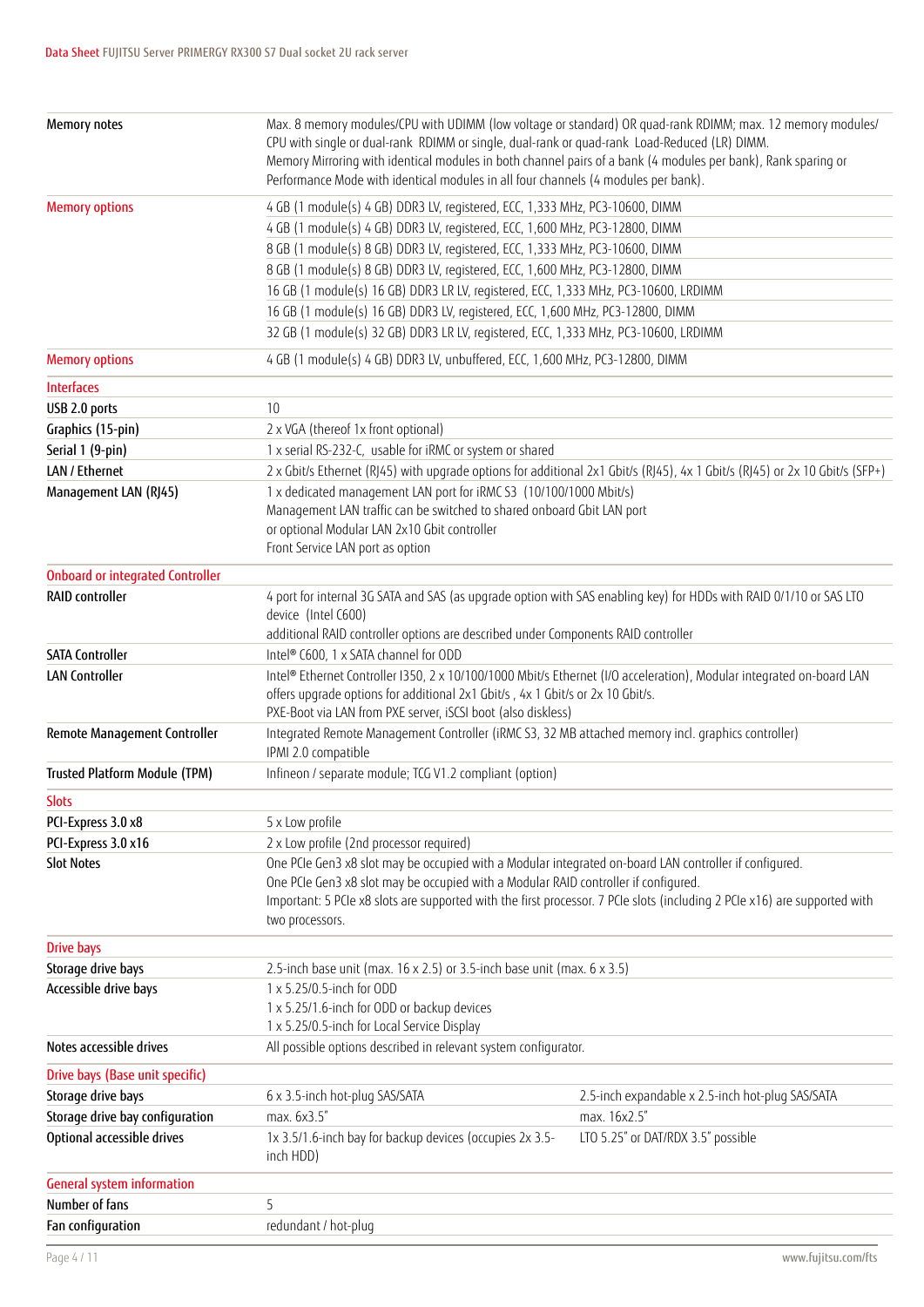| <b>General system information</b> |                                                                                                                                                                                                                                                                                                            |
|-----------------------------------|------------------------------------------------------------------------------------------------------------------------------------------------------------------------------------------------------------------------------------------------------------------------------------------------------------|
| Fan notes                         | 4+1 redundant                                                                                                                                                                                                                                                                                              |
| <b>Operating panel</b>            |                                                                                                                                                                                                                                                                                                            |
| Operating buttons                 | On/off switch<br>Reset button<br>NMI button<br>ID button                                                                                                                                                                                                                                                   |
| <b>Status LEDs</b>                | System status (orange / yellow)<br>Identification (blue)<br>Hard disks access (green)<br>Power (amber / green)<br>At system rear side:<br>System status (orange / yellow)<br>Identification (blue)<br>LAN connection (green)<br>LAN speed (green / yellow)                                                 |
| Service display                   | Optional:<br>ServerView Local Service Display (LSD)                                                                                                                                                                                                                                                        |
| <b>BIOS</b>                       |                                                                                                                                                                                                                                                                                                            |
| <b>BIOS</b> features              | ROM based setup utility<br>Recovery BIOS<br>BIOS settings save and restore<br>Local BIOS update from USB device<br>Online update tools for main Windows and Linux versions<br>Local and remote update via ServerView Update Manager<br>SMBIOS V2.4<br>Remote PXE boot support<br>Remote iSCSI boot support |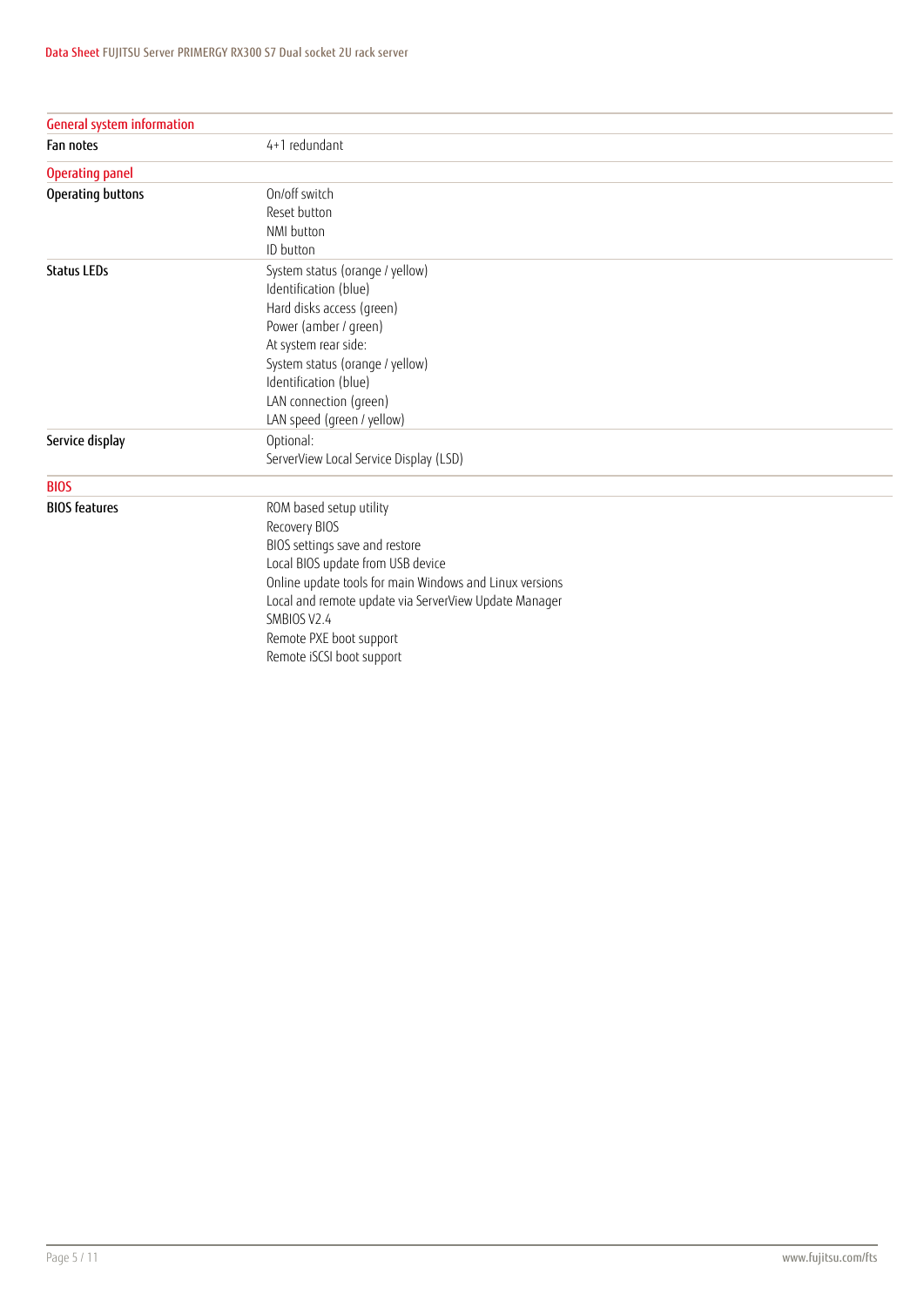| <b>Operating Systems and Virtualization Software</b> |                                                                            |
|------------------------------------------------------|----------------------------------------------------------------------------|
| Certified or supported operating                     | Microsoft <sup>®</sup> Hyper-V Server R2 2012                              |
| systems and virtualization software                  | Microsoft <sup>®</sup> Windows Server® 2012 R2 Datacenter                  |
|                                                      | Microsoft <sup>®</sup> Windows Server® 2012 R2 Standard                    |
|                                                      | Microsoft® Windows Storage Server 2012 R2 Standard                         |
|                                                      | Microsoft <sup>®</sup> Hyper-V Server 2012                                 |
|                                                      | Microsoft <sup>®</sup> Windows Server® 2012 Datacenter                     |
|                                                      | Microsoft® Windows Server® 2012 Standard                                   |
|                                                      | Microsoft® Windows Storage Server 2012 Standard                            |
|                                                      | Microsoft® Hyper-V™ Server 2008 R2                                         |
|                                                      | Microsoft <sup>®</sup> Windows Server® 2008 R2 Datacenter                  |
|                                                      | Microsoft® Windows Server® 2008 R2 Enterprise                              |
|                                                      | Microsoft® Windows Server® 2008 R2 Standard                                |
|                                                      | Microsoft® Windows® Web Server 2008 R2                                     |
|                                                      | Microsoft® Windows HPC Server® 2008 R2 Suite                               |
|                                                      | Microsoft <sup>®</sup> Windows® Small Business Server 2011 Premium Add-On  |
|                                                      | Microsoft <sup>®</sup> Windows® Small Business Server Standard 2011        |
|                                                      | Microsoft® Windows® Server 2008 Datacenter                                 |
|                                                      | Microsoft® Windows® Server 2008 Enterprise                                 |
|                                                      | Microsoft® Windows® Server 2008 Standard                                   |
|                                                      | Microsoft® Windows® Web Server 2008                                        |
|                                                      | VMware vSphere™ 5.5 Embedded                                               |
|                                                      | VMware vSphere™ 5.5                                                        |
|                                                      | VMware vSphere™ 5.0 Embedded                                               |
|                                                      | VMware vSphere™ 5.0                                                        |
|                                                      | VMware vSphere™ 4.1                                                        |
|                                                      | VMware vSphere™ 4.1 Embedded                                               |
|                                                      | VMware vSphere™ 4.1 Installable                                            |
|                                                      | SUSE <sup>®</sup> Linux Enterprise Server 11                               |
|                                                      | SUSE® Linux Enterprise Server 10                                           |
|                                                      | SUSE® Linux Enterprise Server 10 with XEN                                  |
|                                                      | Red Hat® Enterprise Linux 6                                                |
|                                                      | Red Hat® Enterprise Linux 5                                                |
|                                                      | Red Hat® Enterprise Linux 5 with XEN                                       |
|                                                      | Citrix® XenServer®                                                         |
| Operating system release link                        | http://docs.ts.fujitsu.com/dl.aspx?id=d4ebd846-aa0c-478b-8f58-4cfbf3230473 |
| Operating system notes                               | Support of other Linux derivatives on demand                               |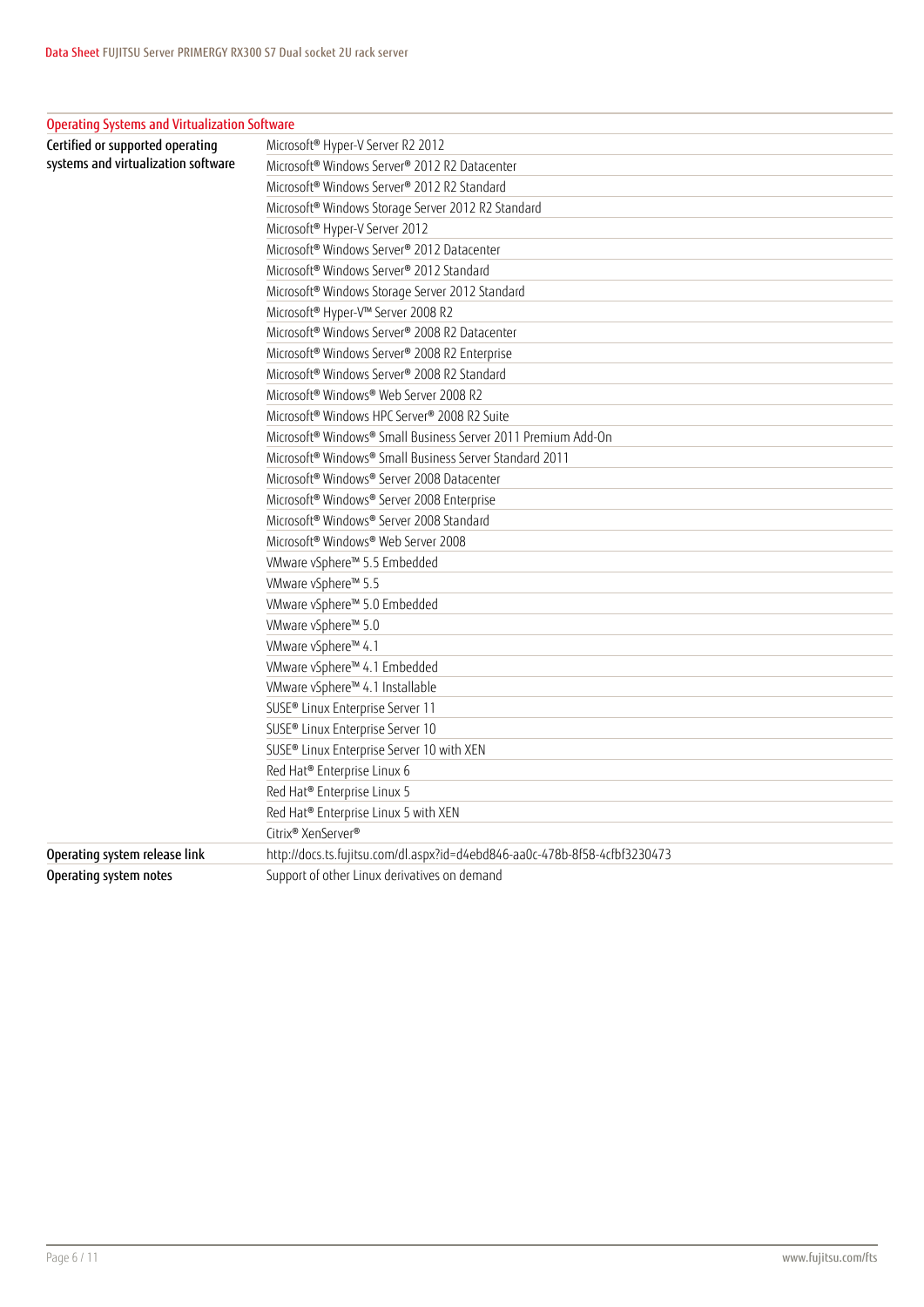| Server Management                  |                                                                                                                   |
|------------------------------------|-------------------------------------------------------------------------------------------------------------------|
| Standard                           | ServerView Suite - Deploy                                                                                         |
|                                    | SV Installation Manager                                                                                           |
|                                    | SV Scripting Toolkit                                                                                              |
|                                    | SV Deployment Manager (30-day trial version)                                                                      |
|                                    | ServerView Suite - Control                                                                                        |
|                                    | SV Operations Manager incl. PDA and ASR & R                                                                       |
|                                    | (Prefailure and Analysis; Automatic Server Recovery and Restart)                                                  |
|                                    | SV Performance Management                                                                                         |
|                                    | SV Power Management                                                                                               |
|                                    | SV RAID Manager<br>ServerView Suite - Maintain                                                                    |
|                                    | SV Remote Management (iRMC)                                                                                       |
|                                    | SV Update Management (BIOS, Firmware, Windows Drives and SV Agents)                                               |
|                                    | SV Asset Management                                                                                               |
|                                    | SV Online Diagnostics                                                                                             |
|                                    | ServerView Suite - Integrate                                                                                      |
|                                    | SV Integration packs e.g. for Microsoft System Center, Nagios, HP, SIM, HP NNM, IBM Tivoli, Altiris               |
|                                    | Deployment Solutions and others                                                                                   |
| <b>Option</b>                      | ServerView Suite - Deploy                                                                                         |
|                                    | SV Deployment Manager (full version)                                                                              |
|                                    | ServerView Suite - Maintain                                                                                       |
|                                    | iRMC Advanced Pack incl. Advanced Video Redirection (AVR) and Remote Storage                                      |
|                                    | ServerView Suite - Dynamize                                                                                       |
|                                    | SV Virtual-IO Manager (VIOM)                                                                                      |
|                                    | SV Resource Orchestrator Virtual Edition (ROR VE)                                                                 |
|                                    | SV Resource Orchestrator Cloud Edition (ROR CE)                                                                   |
|                                    | ServerView Suite - Integrate                                                                                      |
|                                    | SV Integration pack for Fujitsu ManageNow® solution                                                               |
| Server Management notes            | Regarding Operating System dependencies for ServerView Suite software Products see dedicated Product Data sheets. |
| <b>Dimensions / Weight</b>         |                                                                                                                   |
| Rack (W x D x H)                   | 482.6 mm (Bezel) / 445mm (Body) x 770 x 86.9 mm                                                                   |
| Mounting Depth Rack                | 735 mm                                                                                                            |
| Height Unit Rack                   | 2U                                                                                                                |
| 19" rackmount                      | Yes                                                                                                               |
| Weight                             | up to 25 kg                                                                                                       |
| Weight notes                       | Actual weight may vary depending on configuration                                                                 |
| Rack integration kit               | Rack integration kit as option                                                                                    |
| <b>Environmental</b>               |                                                                                                                   |
| Operating ambient temperature      | $10 - 35$ °C                                                                                                      |
| Operating relative humidity        | 10 - 85 % (non condensing)                                                                                        |
| Operating environment              | FTS 04230 - Guideline for Data Center (installation specification)                                                |
| Operating environment Link         | http://docs.ts.fujitsu.com/dl.aspx?id=e4813edf-4a27-461a-8184-983092c12dbe                                        |
| Noise emission                     | Measured according to ISO 7779 and declared according to ISO 9296                                                 |
| Sound pressure (LpAm)              | Low noise mode: 25 dB(A) min, 29 dB(A) max (idle) / 27 dB(A) min, 32 dB(A) max (operating)                        |
|                                    | Performance mode: 48 dB(A) (idle) / 48 dB(A) min, 68 dB(A) max (operating)                                        |
| Sound power (LWAd; 1B = 10dB)      | Low noise mode: 4.1 B min, 4.5 max (idle) / 4.1 B min, 4.9 B max (operating)                                      |
|                                    | Performance mode: 6.5 B (idle) / 6.5 B min, 8.2 B max (operating)                                                 |
| Noise notes                        | Noise emissions and operation modes depend on system configuration.                                               |
|                                    | Availability of the low noise mode depends on system configuration. To order an eligible system use the checkbox  |
|                                    | "Enabling low noise mode" in System Architect.                                                                    |
| <b>Electrical values</b>           |                                                                                                                   |
| Power supply configuration         | 1-2x 450W/800W hot-plug power supply                                                                              |
| Max. output of single power supply | 450/800 W (94% efficiency)                                                                                        |
| Power supply efficiency            | 94 % (80 PLUS platinum)                                                                                           |
| Hot-plug power supply output       | 450/800 W (94% efficiency)                                                                                        |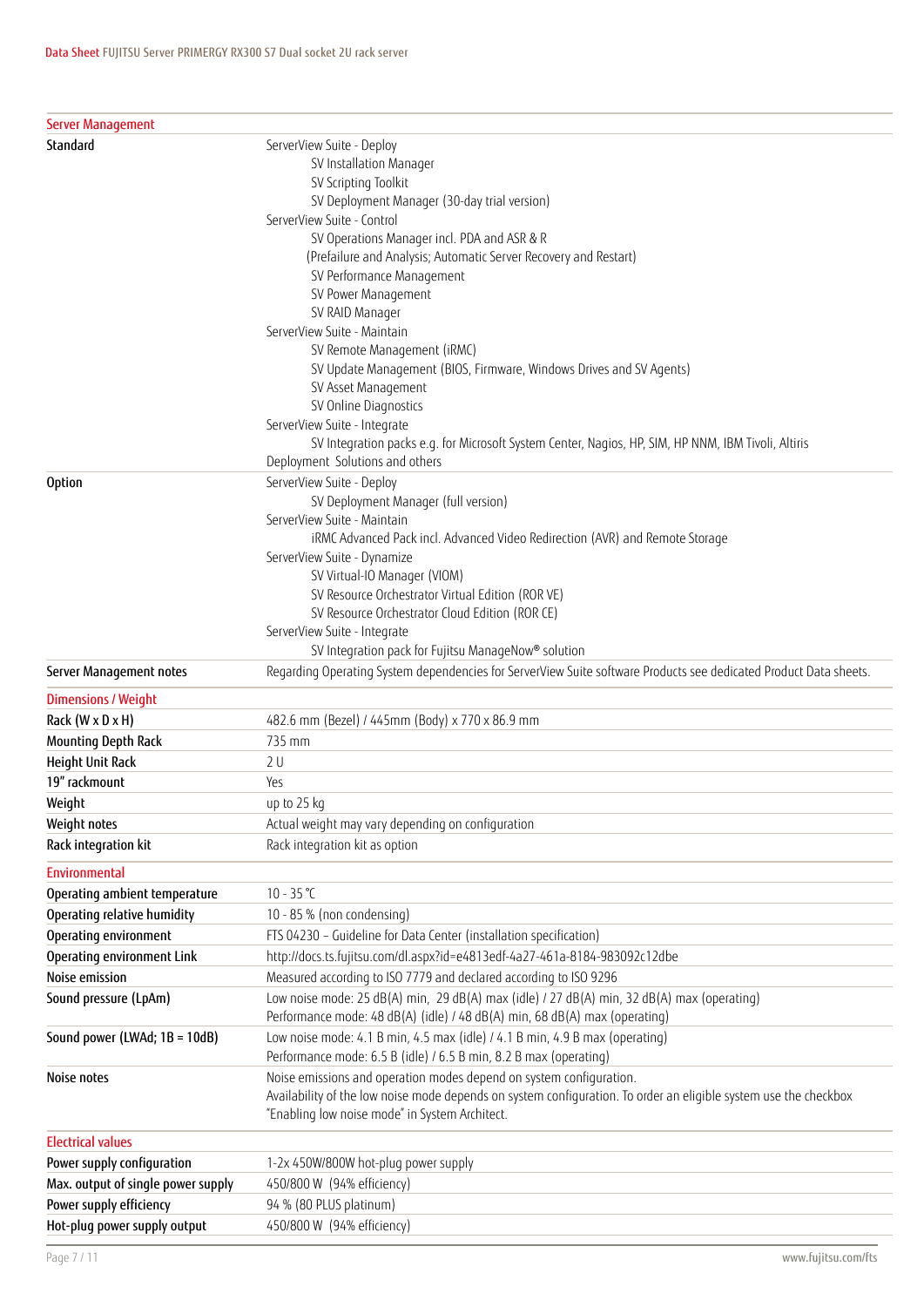| <b>Electrical values</b>             |                                                                                                                                                                |
|--------------------------------------|----------------------------------------------------------------------------------------------------------------------------------------------------------------|
| Hot-plug power supply redundancy     | Yes                                                                                                                                                            |
| Rated voltage range                  | 100 V - 240 V                                                                                                                                                  |
| Rated frequency range                | 47 Hz - 63 Hz                                                                                                                                                  |
| Rated current max.                   | 8.2 A (100 V) / 3.3 A (240 V)                                                                                                                                  |
| Rated current in basic configuration | 100 V - 240 V / TBD                                                                                                                                            |
| Active power (min. configuration)    | 53W                                                                                                                                                            |
| Active power (max. configuration)    | 830W                                                                                                                                                           |
| Active power note                    | To estimate the power consumption of different configurations use the Power Calculator of the System Architect: http://<br>configurator.ts.fujitsu.com/public/ |
| Apparent power (max. configuration)  | 873 VA                                                                                                                                                         |
| <b>Heat emission</b>                 | 2988.0 kJ/h (2832.1 BTU/h)                                                                                                                                     |
| <b>Power Supply Notes</b>            | Power Safequard adapts system performance in case the wattage exceeds supply limits.                                                                           |
| Compliance                           |                                                                                                                                                                |
| Global                               | CB                                                                                                                                                             |
|                                      | RoHS (Restriction of hazardous substances)                                                                                                                     |
|                                      | WEEE (Waste electrical and electronical equipment)                                                                                                             |
| Germany                              | GS                                                                                                                                                             |
| Europe                               | CE Class A*                                                                                                                                                    |
| USA/Canada                           | CSAc/us                                                                                                                                                        |
|                                      | FCC Class A                                                                                                                                                    |
| Japan                                | V <sub>1</sub>                                                                                                                                                 |
| China                                | CCC (planned)                                                                                                                                                  |
|                                      | CCC (depending on configuration)                                                                                                                               |
| Australia/New Zealand                | C-Tick                                                                                                                                                         |
| Compliance link                      | http://qlobalsp.ts.fujitsu.com/sites/certificates                                                                                                              |
| Compliance notes                     | There is general compliance with the safety requirements of all European countries and North America. National                                                 |
|                                      | approvals required in order to satisfy statutory regulations or for other reasons can be applied for on request.                                               |
|                                      | * Warning:                                                                                                                                                     |
|                                      | This is a class A product. In a domestic environment this product may cause radio interference in which case the user                                          |
|                                      | may be required to take adequate measures.                                                                                                                     |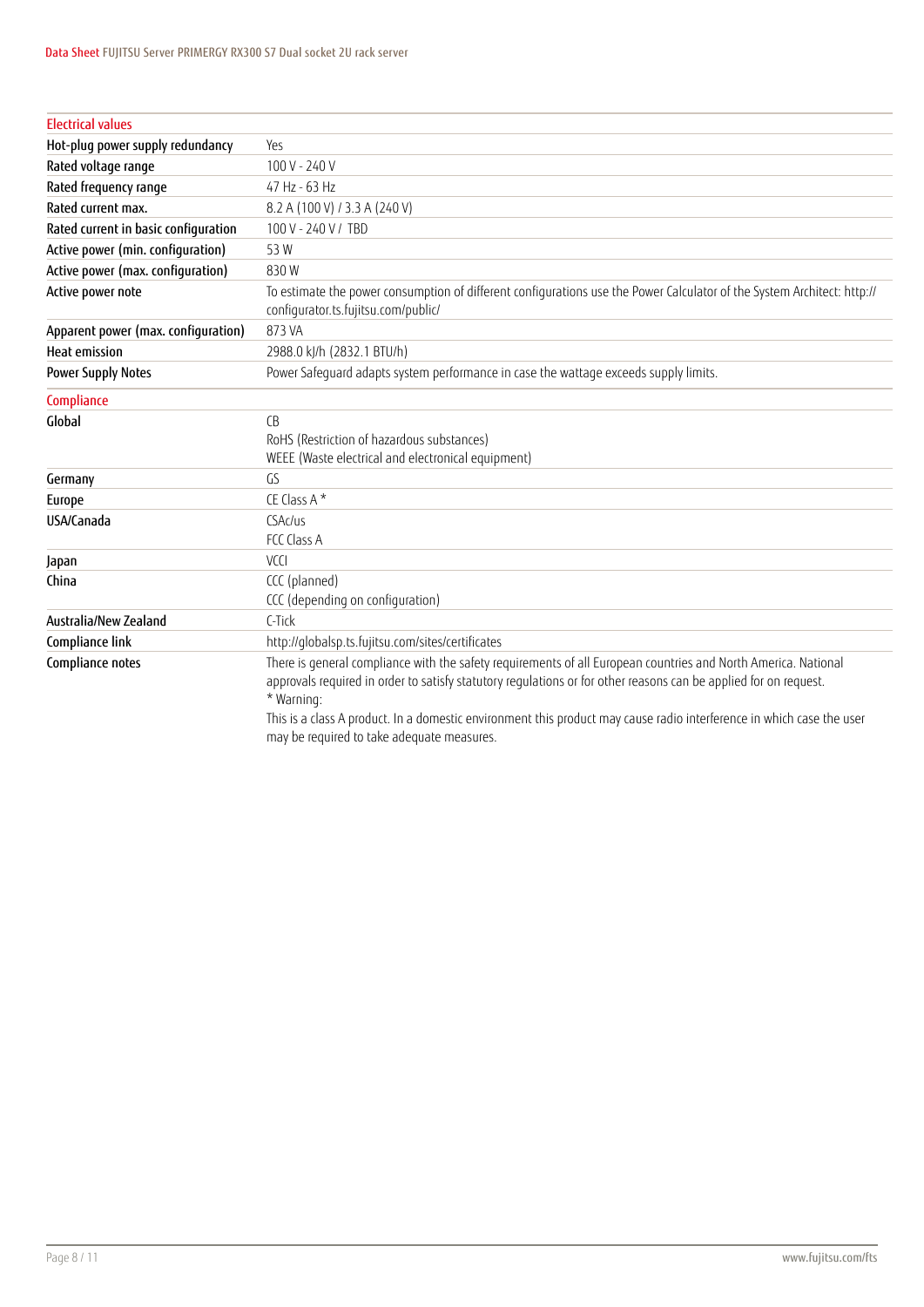### **Components**

| <b>Storage drives</b>        | SSD SATA, 6 Gb/s, 400 GB, MLC, hot-plug, 2.5-inch, enterprise                                |
|------------------------------|----------------------------------------------------------------------------------------------|
|                              | SSD SATA, 6 Gb/s, 100 GB, MLC, hot-plug, 2.5-inch, enterprise                                |
|                              | SSD SAS, 12 Gb/s, 800 GB, Mainstream Endurance, hot-plug, 2.5-inch, enterprise               |
|                              | SSD SAS, 12 Gb/s, 400 GB, Mainstream Endurance, hot-plug, 2.5-inch, enterprise               |
|                              | SSD SAS, 12 Gb/s, 200 GB, Mainstream Endurance, hot-plug, 2.5-inch, enterprise               |
|                              | SSD SAS, 12 Gb/s, 1.6 TB, Mainstream Endurance, hot-plug, 2.5-inch, enterprise               |
|                              | SSD SAS, 6 Gb/s, 400 GB, SLC, hot-plug, 2.5-inch, enterprise                                 |
|                              | SSD SAS, 6 Gb/s, 400 GB, MLC, hot-plug, 2.5-inch, enterprise                                 |
|                              | SSD SAS, 6 Gb/s, 200 GB, MLC, hot-plug, 2.5-inch, enterprise                                 |
|                              | PCIe-SSD, 785 GB, MLC, Flash drive, 7.7 DWPD (drive writes per day)                          |
|                              | PCIe-SSD, 365 GB, MLC, Flash drive, 6 DWPD (drive writes per day)                            |
|                              | PCIe-SSD, 1.2 TB, MLC, Flash drive, 7.7 DWPD (drive writes per day)                          |
|                              | HDD SATA, 6 Gb/s, 500 GB, 7,200 rpm, hot-plug, 3.5-inch, business critical                   |
|                              | HDD SATA, 6 Gb/s, 500 GB, 7,200 rpm, hot-plug, 2.5-inch, business critical                   |
|                              | HDD SATA, 6 Gb/s, 250 GB, 7,200 rpm, hot-plug, 2.5-inch, business critical                   |
|                              | HDD SATA, 6 Gb/s, 3 TB, 7,200 rpm, hot-plug, 3.5-inch, business critical                     |
|                              | HDD SATA, 6 Gb/s, 2 TB, 7,200 rpm, hot-plug, 3.5-inch, business critical                     |
|                              | HDD SATA, 6 Gb/s, 1 TB, 7,200 rpm, hot-plug, 3.5-inch, business critical                     |
|                              | HDD SATA, 6 Gb/s, 1 TB, 7,200 rpm, hot-plug, 2.5-inch, business critical                     |
|                              | HDD SATA, 3 Gb/s, 2 TB, 7,200 rpm, hot-plug, 3.5-inch, business critical                     |
|                              | HDD SAS, 6 Gb/s, 900 GB, 10,000 rpm, hot-plug, 2.5-inch, enterprise                          |
|                              | HDD SAS, 6 Gb/s, 600 GB, 15,000 rpm, hot-plug, 3.5-inch, enterprise                          |
|                              | HDD SAS, 6 Gb/s, 600 GB, 10,000 rpm, hot-plug, 2.5-inch, enterprise                          |
|                              | HDD SAS, 6 Gb/s, 500 GB, 7,200 rpm, hot-plug, 2.5-inch, business critical                    |
|                              | HDD SAS, 6 Gb/s, 450 GB, 15,000 rpm, hot-plug, 3.5-inch, enterprise                          |
|                              | HDD SAS, 6 Gb/s, 450 GB, 10,000 rpm, hot-plug, 2.5-inch, enterprise                          |
|                              | HDD SAS, 6 Gb/s, 300 GB, 15,000 rpm, hot-plug, 3.5-inch, enterprise                          |
|                              | HDD SAS, 6 Gb/s, 300 GB, 15,000 rpm, hot-plug, 2.5-inch, enterprise                          |
|                              | HDD SAS, 6 Gb/s, 300 GB, 10,000 rpm, hot-plug, 2.5-inch, enterprise                          |
|                              | HDD SAS, 6 Gb/s, 146 GB, 15,000 rpm, hot-plug, 2.5-inch, enterprise                          |
|                              | HDD SAS, 6 Gb/s, 4 TB, 7,200 rpm, hot-plug, 3.5-inch, business critical                      |
|                              | HDD SAS, 6 Gb/s, 3 TB, 7,200 rpm, hot-plug, 3.5-inch, business critical                      |
|                              | HDD SAS, 6 Gb/s, 2 TB, 7,200 rpm, hot-plug, 3.5-inch, business critical                      |
|                              | HDD SAS, 6 Gb/s, 1.2 TB, 10,000 rpm, hot-plug, 2.5-inch, enterprise                          |
|                              | HDD SAS, 6 Gb/s, 1 TB, 7,200 rpm, hot-plug, 3.5-inch, business critical                      |
|                              | HDD SAS, 6 Gb/s, 1 TB, 7,200 rpm, hot-plug, 2.5-inch, business critical                      |
| <b>Backup Drives</b>         | DDS Gen6, 80 GB, 6 MB/s, half height, USB 2.0                                                |
|                              | LTO3HH Ultrium, 400 GB, 60 MB/s, half height, SAS 3Gb/s                                      |
|                              | LTO4HH Ultrium, 800 GB, 120 MB/s, half height, SAS 6Gb/s                                     |
|                              | LTO5HH Ultrium, 1,500 GB, 140 MB/s, half height, SAS 6Gb/s                                   |
|                              | LTO6HH Ultrium, 2,500 GB, 160 MB/s, half height, SAS 6Gb/s                                   |
|                              | RDX Drive, 320 GB, 500 GB, 1 TB, 25 MB/s, half height, USB 3.0                               |
| <b>Optical drives</b>        | Blu-ray Disc™ Triple Writer, (6x BD-ROM; 8x DVD; 24x CD), slimline, SATA I                   |
|                              | DVD Super Multi, (8xDVD/DVD+RW, 6xDVD-RW, 5xDVD-RAM; 24xCD/CD-R, 16xCD-RW), slimline, SATA I |
| <b>SCSI / SAS Controller</b> | SAS Ctrl. 6 Gbit/s 8 ports ext. PCIe Gen2 x8                                                 |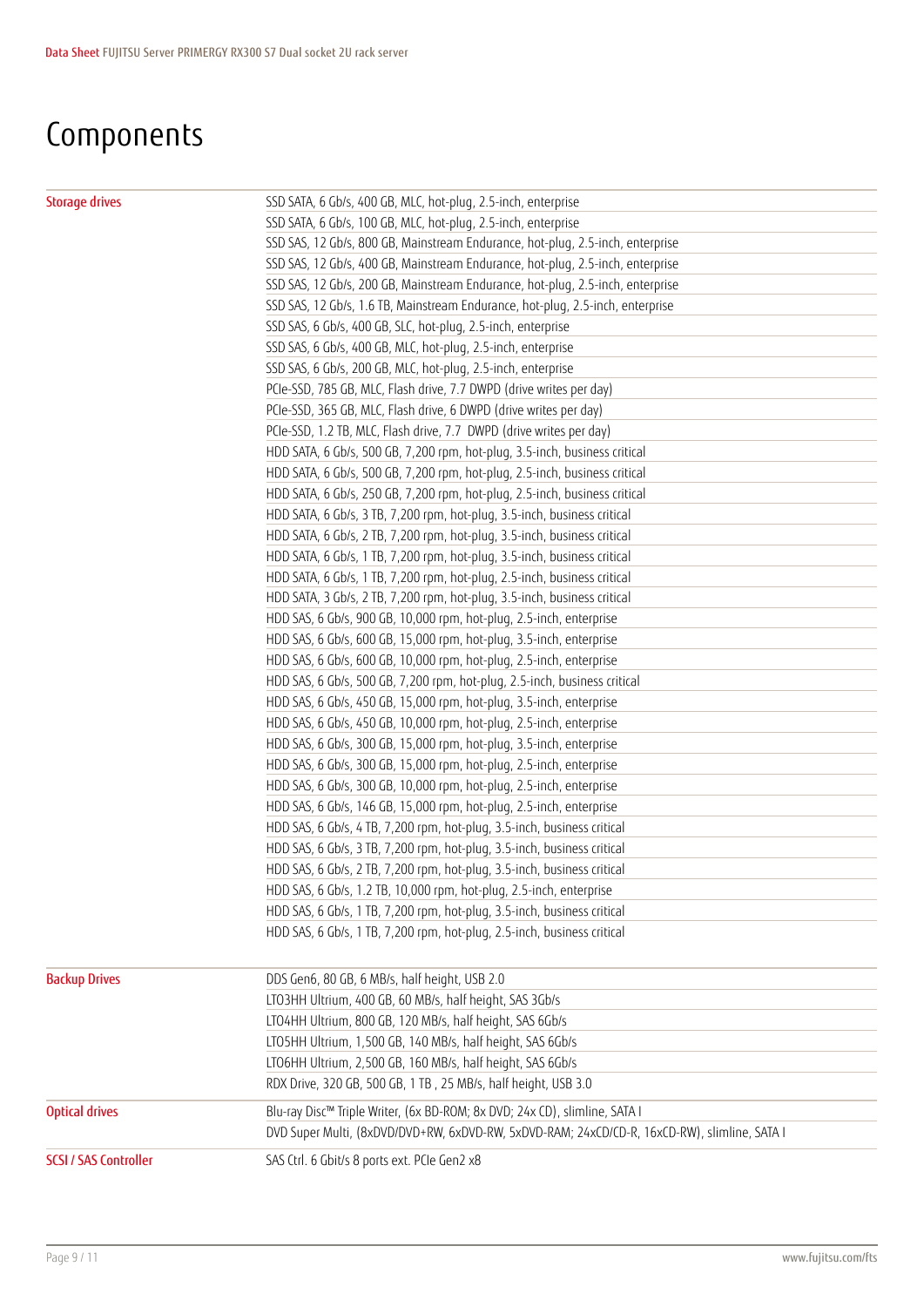| <b>RAID Controller</b>                                   | RAID 5/6 Ctrl., SAS/SATA 6 Gbit/s, LSI RAID Ctrl SAS 6G 1GB LSI, 8 ports ext.                                                 |
|----------------------------------------------------------|-------------------------------------------------------------------------------------------------------------------------------|
|                                                          | RAID level: 0, 1, 10, 5, 50, 6, 60, 1 GB, Optional FBU (based on LSI SAS2208)                                                 |
|                                                          | RAID 5/6 Ctrl., SAS/SATA 6 Gbit/s, LSI LSI MegaRAID SAS 9286CV-8e,                                                            |
|                                                          | RAID level: 0, 1, 10, 5, 50, 6, 60, 1 GB, Optional FBU (based on LSI SAS2208)                                                 |
|                                                          | RAID 5/6 Ctrl., SAS/SATA 6 Gbit/s, Fujitsu RAID Ctrl SAS 6G 5/6 512MB (D2616), 8 ports int.                                   |
|                                                          | RAID level: 0, 1, 10, 5, 50, 6, 60, 512 MB Cache, Optional BBU (based on LSI SAS2108)                                         |
|                                                          | RAID 5/6 Ctrl., SAS/SATA 6 Gbit/s, Fujitsu RAID Ctrl SAS 6G 1GB (D3116C), 8 ports int.                                        |
|                                                          | RAID level: 0, 1, 10, 5, 50, 6, 60, 1 GB, Optional FBU (based on LSI SAS2208)                                                 |
|                                                          | RAID 5/6 Ctrl., SAS/SATA 6 Gbit/s, Fujitsu RAID Ctrl SAS 6G 1GB (D3116), 8 ports int.                                         |
|                                                          | RAID level: 0, 1, 10, 5, 50, 6, 60, 1 GB, Optional FBU (based on LSI SAS2208)                                                 |
|                                                          | RAID 0/1 Ctrl., SAS/SATA 6 Gbit/s, Fujitsu RAID Ctrl SAS 6G 0/1 (D2607), 8 ports int.<br>RAID level: 0, 1, 10, No BBU support |
|                                                          |                                                                                                                               |
| <b>Fibre Channel controller</b>                          | Fibre Channel Host Bus Adapter 1 x 8 Gbit/s Qlogic QLE2560 MMF LC-style                                                       |
|                                                          | Fibre Channel Host Bus Adapter 2 x 8 Gbit/s Qlogic QLE2562 MMF LC-style                                                       |
|                                                          | Fibre Channel Host Bus Adapter 1 x 8 Gbit/s Emulex LPe1250 MMF LC-style                                                       |
|                                                          | Fibre Channel Host Bus Adapter 2 x 8 Gbit/s Emulex LPe12002 MMF LC-style                                                      |
|                                                          | Fibre Channel Host Bus Adapter 1 x 4 Gbit/s#8 Gbit/s#16 Gbit/s Emulex LPe16000B LC-style                                      |
|                                                          | Fibre Channel Host Bus Adapter 2 x 4 Gbit/s#8 Gbit/s#16 Gbit/s Emulex LPe16002B LC-style                                      |
| <b>Communication, Network</b>                            | Converged Network Adapter 2 x 10 Gbit/s PCIe Gen2 x8 (Emulex)                                                                 |
|                                                          | Ethernet Ctrl. 1 x 10 MBit/s#100 MBit/s#1 Gbit/s PCIe Gen1.1 x1 (Intel®)                                                      |
|                                                          | Ethernet Ctrl. 1 x 1 Gbit/s PCIe x4 ( Intel®)                                                                                 |
|                                                          | Ethernet Ctrl. 2 x 10 Gbit/s#1 Gbit/s#100 MBit/s PCIe Gen2.1 x8 ( Intel®)                                                     |
|                                                          | Ethernet Ctrl. 2 x 10 Gbit/s PCIe Gen2 x8 (Fujitsu)                                                                           |
|                                                          | Ethernet Ctrl. 2 x 1 Gbit/s#100 MBit/s#10 MBit/s PCIe Gen2.1 x4 ( Intel®)                                                     |
|                                                          | Ethernet Ctrl. 2 x 1 Gbit/s PCIe x4 (Fujitsu)                                                                                 |
|                                                          | Ethernet Ctrl. 4 x 1 Gbit/s#100 MBit/s#10 MBit/s PCIe Gen2.1 x4 ( Intel®)                                                     |
|                                                          | Ethernet Ctrl. 4 x 1 Gbit/s PCIe x4 (Fujitsu)                                                                                 |
|                                                          | InfiniBand HCA 1 x 40 Gbit/s PCIe Gen2 x8 (Intel®)                                                                            |
|                                                          | InfiniBand HCA 1 x 40 Gbit/s PCIe Gen2 x8 (Mellanox)                                                                          |
|                                                          | InfiniBand HCA 1 x 40 Gbit/s PCIe Gen3 x8 (Mellanox)                                                                          |
|                                                          | InfiniBand HCA 1 x 56 Gbit/s PCIe Gen3 x8 (Mellanox)                                                                          |
|                                                          | InfiniBand HCA 2 x 40 Gbit/s PCIe Gen2 x8 (Intel®)                                                                            |
|                                                          | InfiniBand HCA 2 x 40 Gbit/s PCIe Gen3 x8 (Mellanox)                                                                          |
|                                                          | InfiniBand HCA 2 x 56 Gbit/s PCIe Gen3 x8 (Mellanox)                                                                          |
|                                                          |                                                                                                                               |
| <b>Graphics</b>                                          | NVIDIA® Quadro® NVS 300 LP, PCIe x1, 2x DVI/VGA                                                                               |
| Rack infrastructure                                      | Rackmount kit full extraction (820mm), tool less mounting, length variable 559-914mm                                          |
|                                                          | Cable Management for 19-inch DataCenter / PRIMECENTER Racks                                                                   |
|                                                          | Cable Arm 2U for PRIMECENTER- and 3rd-party racks                                                                             |
| Warranty                                                 |                                                                                                                               |
| <b>Standard Warranty</b>                                 | 3 years                                                                                                                       |
| Service level                                            | Onsite Service (depending on country)                                                                                         |
| <b>Warranty Terms &amp; Conditions</b>                   | http://support.ts.fujitsu.com/warranty/Index.asp?LNG=COM                                                                      |
| Maintenance and Support Services - the perfect extension |                                                                                                                               |
| <b>Support Pack Options</b>                              | Globally available in major business areas:                                                                                   |
|                                                          | 9x5, Next Business Day Onsite Response Time                                                                                   |
|                                                          | 9x5, 4h Onsite Response Time                                                                                                  |
|                                                          | 24x7, 4h Onsite Response Time                                                                                                 |
| <b>Recommended Service</b>                               | 24x7, Onsite Response Time: 4h - For locations outside of EMEA please contact your local Fujitsu partner.                     |
| Service Lifecycle                                        | 5 years after end of product life                                                                                             |
| Service Weblink                                          | http://www.fujitsu.com/fts/services/support                                                                                   |